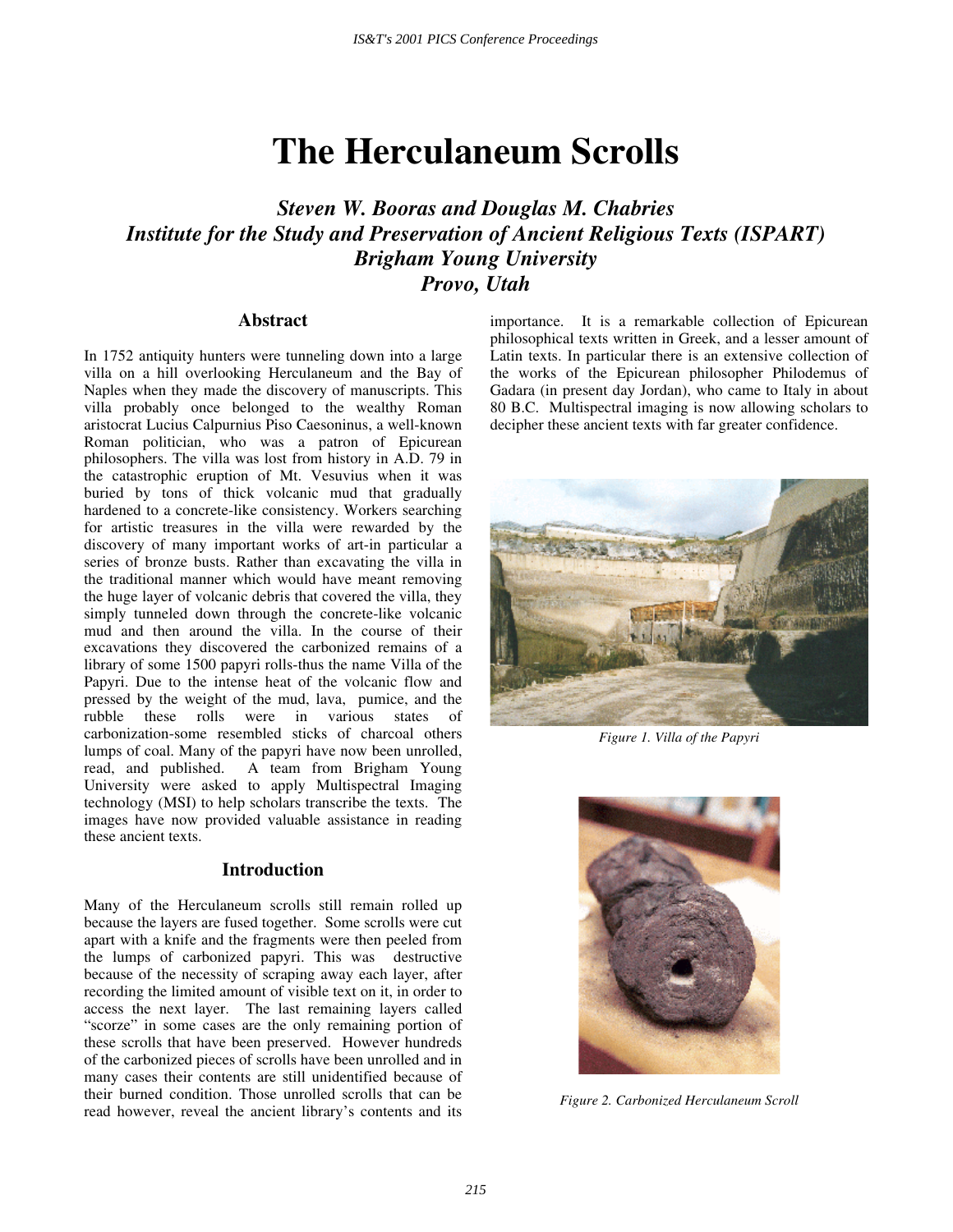## **The Herculaneum Scrolls**

Philodemus was an ancient writer who, until this discovery, was only known through his poetic works. The Herculaneum papyri contain several of Philodemus's important prose treatises on Music, Rhetoric, and Poetics, as well as on other ethical and theological works. Recently fragments have been identified among the Latin papyri of Lucretius's poem "On the Nature of Things and Ennius' Annales." In addition there are a few works by Stoic philosophers and other literary texts from the period. The significance of this discovery of papyri is unparalleled in the classical world. It has been called "the only library preserved from the classical world," and some have rightly compared it to the discovery of the Dead Sea Scrolls because of the extraordinary amount of previously unknown information these texts provide about ancient philosophy and philosophers from the period 300 B.C. to A.D. 79. Due to recent advances in the technology of unrolling the scrolls and in Multispectral imaging there is renewed interest in the Herculaneum Papyri.

## **Work on the Herculaneum Papyri**

Il Centro Internazionale per lo Studio dei Papiri Ercolanes (CISPE) under the direction of Professor Marcello Gigante, continues the international effort to publish the texts and the archaeology of the Villa in its journal Cronache Ercolanesi. This effort is joined by a the Philodemus Project which consists of a group of scholars under the direction of Professors David Blank, of UCLA; Richard Janko, University College, London, and Dirk Obbink, Christ Church, Oxford who are studying the works of Philodemus. The conservator of the papyri, Professor Knut Kleve, has himself developed technology to open the scrolls. Each year for the last several years he has successfully opened 10-20 new pieces of the carbonized papyri adding more data about the ancient library. In 1986 archaeological excavations were begun again at the Villa dei Papiri, under the direction of Antonio de Simone. Already there have been significant new discoveries. It is hoped that one day the Villa will be completely uncovered and restored to its former splendor. Archaeologists have discovered that the Villa has other levels which have not yet been explored, giving them hope that there may be more papyri to be discovered in future excavations.

In August of 1998 Gene Ware and Steve Booras, part of Brigham Young University's Center for the Preservation of Ancient Religious Texts (CPART) team to Amman, Jordan, presented the preliminary results of their work on the Petra Papyri at an international congress of the Association Internationale de Papyrologues in Florence, Italy. Their work was noted by Professors Marcello Gigante, director of the publication team for the Herculaneum Papyri (CISPE) and emeritus professor at the University of Naples, and Professor Knut Kleve, professor of Classical and Romance Languages, University of Oslo, and conservator of the Herculaneum Papyri.



*Figure 3. MSI Imaging Scrolls in the Biblioteca Nazionali, Naples, Italy*

In the early spring of 1999 the CPART team, which now included professor David Seely of BYU, went to Naples, Italy to test and apply MSI on the Herculaneum papyri. At this time test imaging was performed using electronic tunable filters (ETF). These filters were used for diagnostic work to determine what results could be obtained and where in the electromagnetic spectrum would provide the greatest results. The ETFs, controlled by special computer software, allow imaging at any wavelength desired quickly. Once the tests were completed the appropriate fixed-wave length filters could be applied to gain the greatest results to enable the whole library to be imaged.

Using MSI the team was able to provide bene-ficial results for scholars working on the burned papyri. In the fall of 1999, the CPART team were again invited to Naples to perform MSI imaging on the complete Herculaneum collection, a process which took 11 months.

The Herculaneum papyri were imaged using a scientific grade Kodak Mega Plus 6.3i, 2k x 3k, 8 bit digital camera. Attached to the camera was a filter wheel system that contained 8 filters. The filters were narrow bandpass fixed wave length Corion filters. These coated filters allowed only a narrow band of light to pass through to the charged coupled device (CCD) of the camera. The filters ranged from 450 nm to 1000 nm. The filter wheel would move the desired filter into position as needed by a motor drive. Standard Nikon camera lenses were be mounted to the filter wheel. Lenses ranged from 50 mm macro, 100 mm macro, to a 35-70 zoom depending on the size of the targeted fragments and resolution desired. Image-resolution ranged from 300 to 600 dpi. Multiple sets of images were taken of each papyri fragment.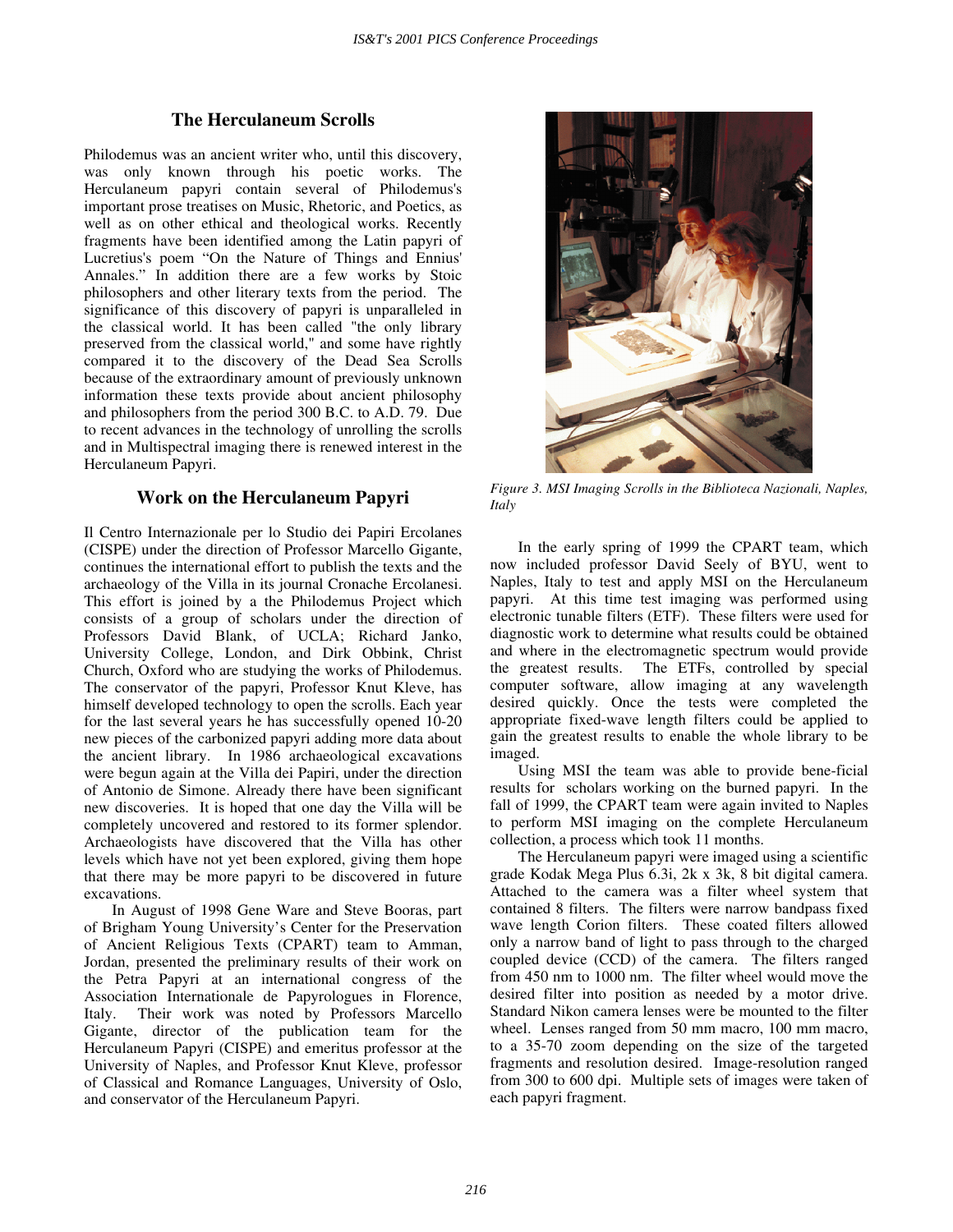The camera system was attached to an image-capture card mounted in a Pentium III 800 MHz computer with 60 gig removable hard drives, 256 meg of RAM with Windows NT operating system. Specially designed software developed at BYU was used to control the camera settings and capture parameters. Some of the controls included an AOI (area of interest) cropping option, light saturation gain, camera exposure, and histogram settings (black control). Once the images were captured on the removable hard drive the disk was transferred to a second computer for archiving. The archiving system would create 2 sets of CDs and 2 sets of AIT tape. One set of tapes were archived on the NT platform the second set on TAR98 platform.

A Dedo variable power lighting system manufactured in Germany was used to illuminate the papyri. It is a cool lamp which did not allow the carbonized papyri to accumulate heat of more that 85 degrees Fahrenheit. The lighting system operated under 3,500 degrees Kelvin color temperature. Four lamps were targeted on the trays of papyri, one on each corner on a diagonal lighting pattern to prevent "hot spots" to occur on the shiny grain of the papyri. The burned papyri generally exhibited a shiny surface appearance while the ink pigment was a dull flat black.

The Herculaneum scroll images are now being used by scholars working on the Philodemus Project. Texts have already been revised and additional data is now being transcribed because of the use of multispectral images that are revealing additional writings.

## **Herculaneum Results**

The Herculaneum Papyri are mounted in a collection of 4000 trays or "cornice" now housed in the Officina dei Papiri Ercolanesi at the Biblioteca Nazionale in Naples, Italy. The results of the test images of the Herculaneum Papyri produced by the CPART team has far exceeded expectations. The first images taken in the 450 nm light range produced a very dark image with little contrast between the ink and the carbonized papyrus. These images were not much better than looking at the papyrus with the unaided eye. The quality of images steadily improved as images of the texts progressed towards the Infrared. As the images were seen through the 800 nm filter the black papyri started to drop out and the ink remained. Through the filter at 950 nm the ink of the papyrus became very distinct with good contrast between the black ink and the blackened papyri and the texts becomes very readable without any computer enhancement. The results of even simple computer manipulation and enhancement suggest that the multispectral images preserve enough data to make further work in computer enhancement possible to vastly improve the reading of the text.



*Figure 4. PHerc 1669 Imaged in Visible Light Spectrum with a 450 nm Narrow Band Filter*



*Figure 5. PHerc 1669 Imaged in Infrared Spectrum with a 950 nm Narrow Band Filter*

Herculaneum Papyri responded better to MSI, and it was possible to obtain a higher contrast between the ink and the papyri than the images at Petra. It is not clear why this is the case. In addition, for some reason the Petra scrolls generally responded better when the images were taken through the filters at the lower end of the light spectrum while the Herculaneum Papyri clearly responded better to the higher end of the spectrum. It could have some relation to the degree of temperature, how hot the papyri became, or the length of time the scrolls were heated as they became carbonized. The different contrast responses may also be the result of how the scrolls were unrolled or some other variable affecting the reflectivity of the fragments. Recently however the illuminating light temperatures may have been an important factor in the response of the images.